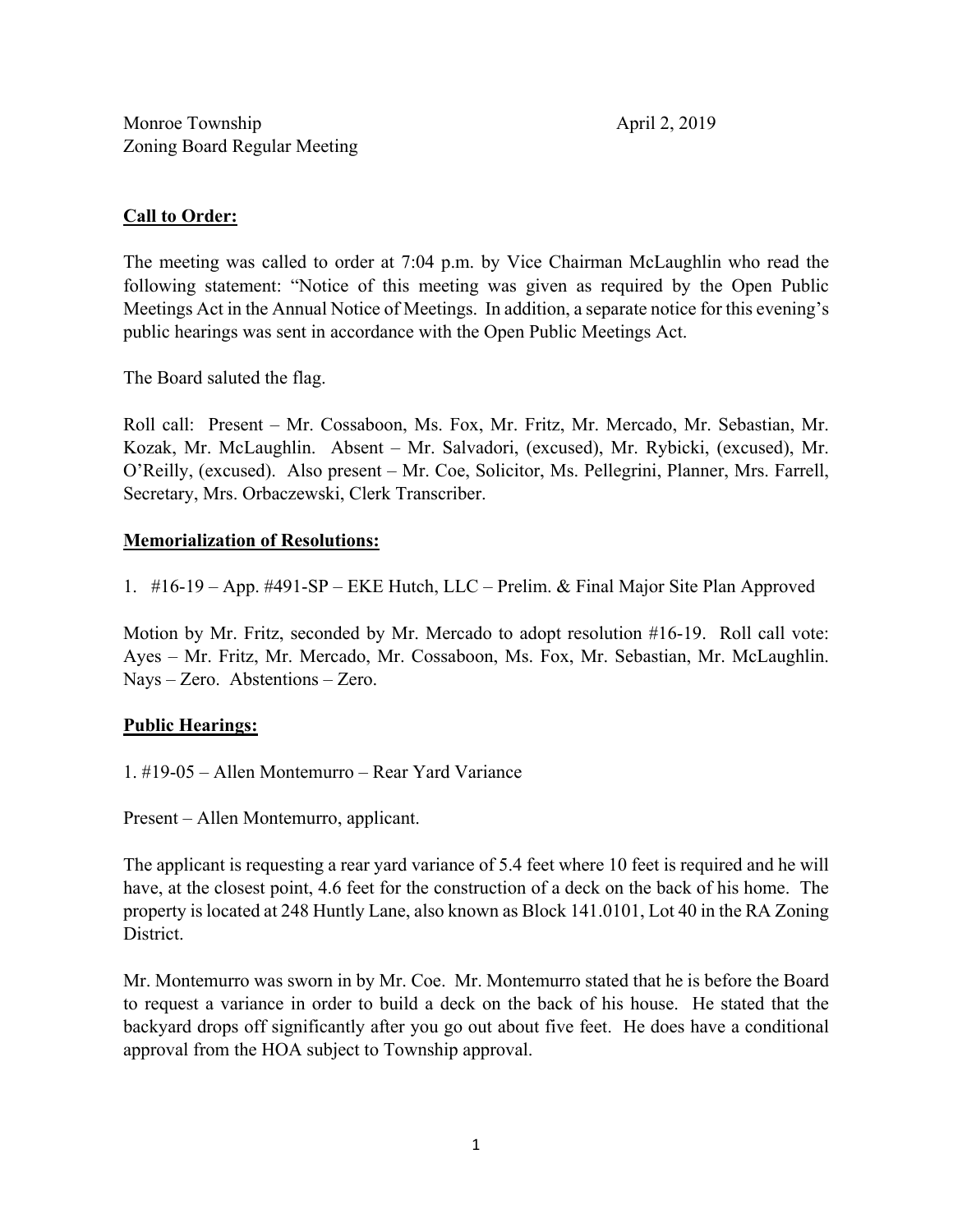Monroe Township April 2, 2019 Zoning Board Regular Meeting

# **Public Hearings: (continued)**

1. #19-05 – Allen Montemurro (continued)

Mr. McLaughlin asked if the application can be deemed complete. Mrs. Farrell replied that it can. Motion by Ms. Fox, seconded by Mr. Fritz to deem application #19-05 complete. Voice vote; all ayes, motion passed.

Mr. Mercado asked if there are any homes behind Mr. Montemurro's house. Mr. Montemurro testified that the HOA owns approximately 50 feet behind his house which is currently all wooded. Mr. Fritz commented on the slope and asked if there is a drainage swale behind Mr. Montemurro's house. Mr. Montemurro replied there isn't a drainage swale at the rear of his property.

Motion passed to open the hearing to the public. There being none, motion passed to close the hearing to the public.

Motion by Mr. Sebastian, seconded by Ms. Fox to grant the rear yard variance. Roll call vote: Ayes – Mr. Sebastian, Ms. Fox, Mr. Cossaboon, Mr. Fritz, Mr. Kozak, Mr. Mercado, Mr. McLaughlin. Nays – Zero. Abstentions – Zero.

2.#19-04 – Stephen & Lindsay Sisko – Use Variance

Present – Stephen & Lindsay Sisko, applicants.

The applicant is requesting a use variance in order to construct a 40' x 40' x 18' high pole barn to store personal antique cars and their RV on their residential property. The property is located at 1840 Arlington Drive, also known as Block 15101, Lot 16.11 in the R-2 Zoning District.

Mr. McLaughlin asked if the application can be deemed complete. Mrs. Farrell replied that it can. Motion by Mr. Fritz, seconded by Mr. Cossaboon to deem application #19-04 complete. Voice vote; all ayes, motion passed.

Mr. Sisko stated their home is located on Arlington Drive and they would like to construct a 40' x 40' pole barn in their backyard. Mr. Fritz commented that the drawing of the pole barn on the survey appears to have a 15' rear yard setback. He asked if the same is true for the side yard. Mr. Sisko replied that the side yard will have a greater setback than 15 feet. Mr. Fritz inquired about access into the pole barn. Mr. Sisko testified that there will be garage type doors on the front and a walk-in access door on the side. With regard to an access drive, Mr. Sisko stated that there will be a crushed concrete drive to access the garage. The pole barn will have electricity but no plumbing.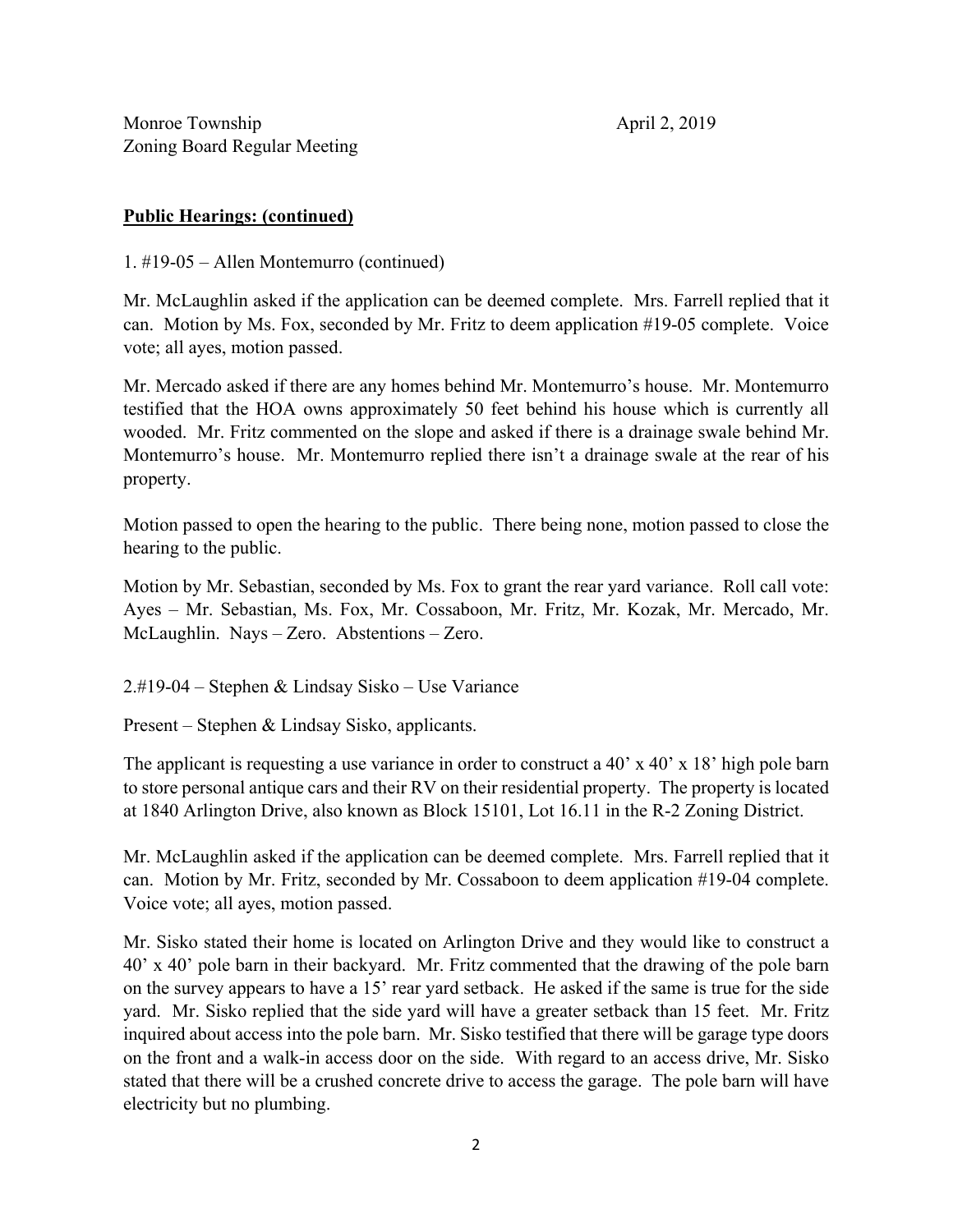### **Public Hearings: (continued)**

2. #19-04 – Stephen & Lindsay Sisko (continued)

Mr. Coe indicated that the applicants should be sworn in before giving any more testimony; Mr. & Mrs. Sisko were sworn in by Mr. Coe. Mr. Mercado commented that the applicants have an existing garage on their home and asked what type of vehicles they will be storing in the pole barn. Mr. Sisko replied that the reason they are asking for a 40' x 40' pole barn is because they have an RV that is approximately 36' long that they would like to store inside as well as two classic cars. Mr. Mercado asked if he planned to do any repairs in the pole barn. Mr. Sisko replied it is mainly for storage. He also asked why the pole barn is being proposed at 18 feet high. Mr. Sisko replied that the RV is approximately 12' to 13' feet high and the garage doors are 14-foot-high and the peak will have a 4-foot slope.

Mr. Kozak asked about the car carrier on the property. Mr. Sisko replied that it is a race car trailer which is 26' plus the tongue. Mr. Kozak stated that the trailer must be stored on concrete or a stone driveway. Mr. Sisko replied that it is usually stored on crushed concrete however he moved it in order to take the pictures of the area where the pole barn is proposed to be built. Mr. McLaughlin asked if the house is larger in square footage than the proposed pole barn. Mr. Sisko testified that the house is larger.

Ms. Pellegrini reviewed her report for the Board. She stated that the 18' height is within the permitted height requirements. It's the size of the pole barn that is at issue and why they need the use variance. She asked the applicant to confirm whether they are serviced by public water and sewer or if they have a well and on-site disposal. Mr. Sisko replied that they have a well and septic; the well is located in the front yard and the pole barn will not be in the area of the septic or the septic field. Ms. Pellegrini stated that the accessory building must be subordinate in area to the principle structure. She looked at the tax records and it appears that the pole is subordinate in size to the house. Mr. Coe asked the applicant to expand on his explanation of why he needs the additional 700 square feet of space from the permitted 900 square feet. Mr. Sisko replied that the reason for the 40' is because the RV is roughly 36' long without the hitch. He also would like to store his two classic cars in the garage and maybe some lawn equipment with some room to walk around as well. Mr. Coe commented that it will probably be a benefit for the neighborhood to have the RV and the cars stored inside rather than outside. Mr. Sisko agreed that it would better to have everything stored inside rather than outside in the yard.

Mr. Fritz asked if the smaller shed is going to remain on the property. Mr. Sisko replied that he is going to move the shed over to the pool area for storage of the pool equipment. Ms. Pellegrini stated that the side yard requirement for an accessory structure is 12.5 feet. The plan indicates that there will be 15 feet however the applicant testified that the pole barn will be further away from the side yard than 15 feet but as long as it's at least 15 feet it does comply.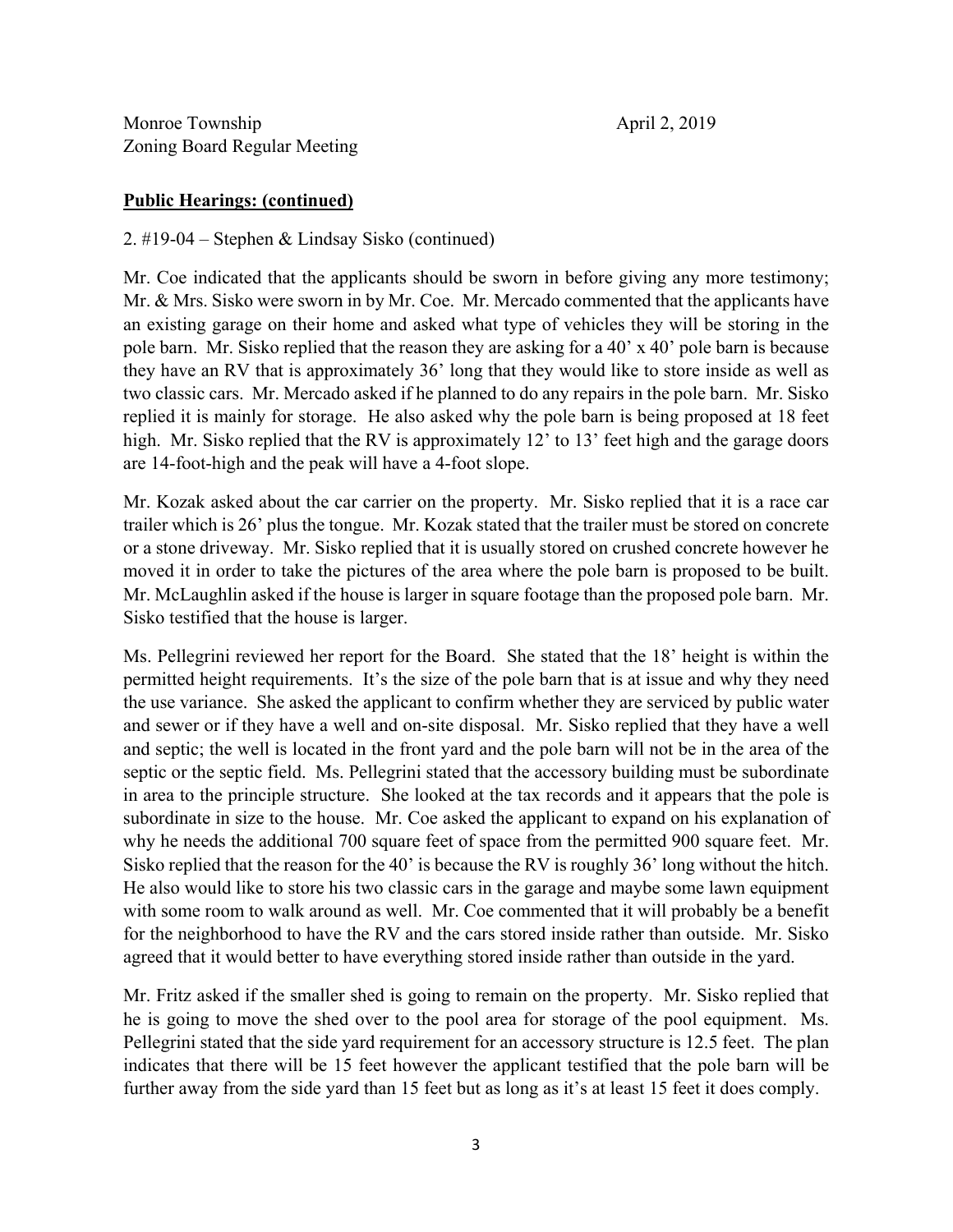## **Public Hearings: (continued)**

2. #04-19 – Stephen & Lindsay Sisko (continued)

A variance will be required for the rear yard setback as the applicant is proposing 15 feet and for an accessory structure the requirement is 37.5 feet. Mr. Coe asked the applicant to explain why they cannot meet the 37.5 rear yard setback. Mr. Sisko replied that he did not know the rear yard was required to be 37.5 feet. Mrs. Sisko testified that they would like to place the pole barn as far to the rear of the yard as possible since the pole barn will extend out 40 feet they want to make sure they have enough room to maneuver the RV in and out of the pole barn and not be too close to the house. Mr. Coe asked what is behind their property. Mr. Sisko stated there are woods behind his property and he believes the property is owned by the State.

Ms. Pellegrini stated the pole barn should be visibly compatible to the house. Mr. Sisko replied that the pole barn will be metal and similar in color to the house. It will also have a peaked roof which is metal. With regard to the COAH comment, Ms. Pellegrini stated that it is in the ordinance but she believes for an accessory structure such as this the COAH requirement will be at the discretion of the Construction Official. The COAH requirement was explained to Mr. and Mrs. Sisko and Mrs. Farrell stated that she did talk to the technical assistant about the matter and she stated that the Construction Official does not require the COAH fee for this type of accessory structure. Mr. Sebastian commented that the applicant should adhere to the setback requirements for the small shed he is going to move. Ms. Pellegrini stated that the setback for the rear and side yards is five feet for a shed of that size. Mr. Sisko replied that he can meet the setbacks for the shed.

Motion passed to open the hearing to the public. There being none, motion passed to close the hearing to the public.

Mr. Coe reviewed the variances required by the applicant. Motion by Mr. Sebastian, seconded by Mr. Cossaboon to grant the use variance and the rear yard variance subject to the condition that the applicant comply with the visible compatibility requirements for the roof and color of the building; he must maintain all escrow obligations; provide a crushed stone driveway leading to the pole barn, the shed must comply with all setback requirements, the pole barn is for residential use only, and the applicant must comply with any COAH requirement as determined by the Construction Official, and the applicant must obtain all zoning and construction permits as required. Roll call vote: Ayes – Mr. Sebastian, Mr. Cossaboon, Ms. Fox, Mr. Fritz, Mr. Mercado, Mr. Kozak, Mr. McLaughlin. Nays – Zero. Abstentions – Zero.